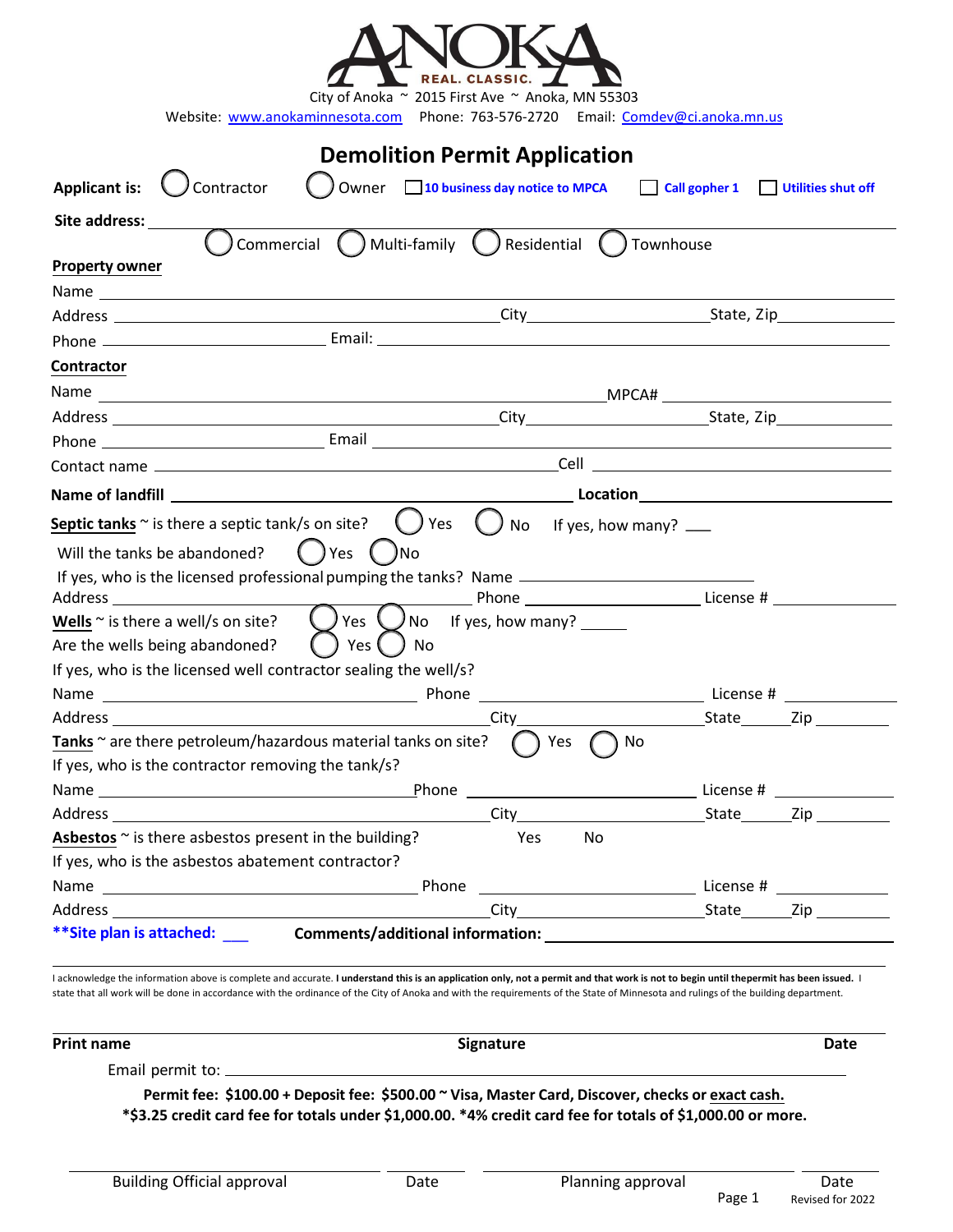Provide an aerial sketch of property with all proposed structures.<br>Indicate which structures will be demolished Indicate which structures will be demolished.

Property address